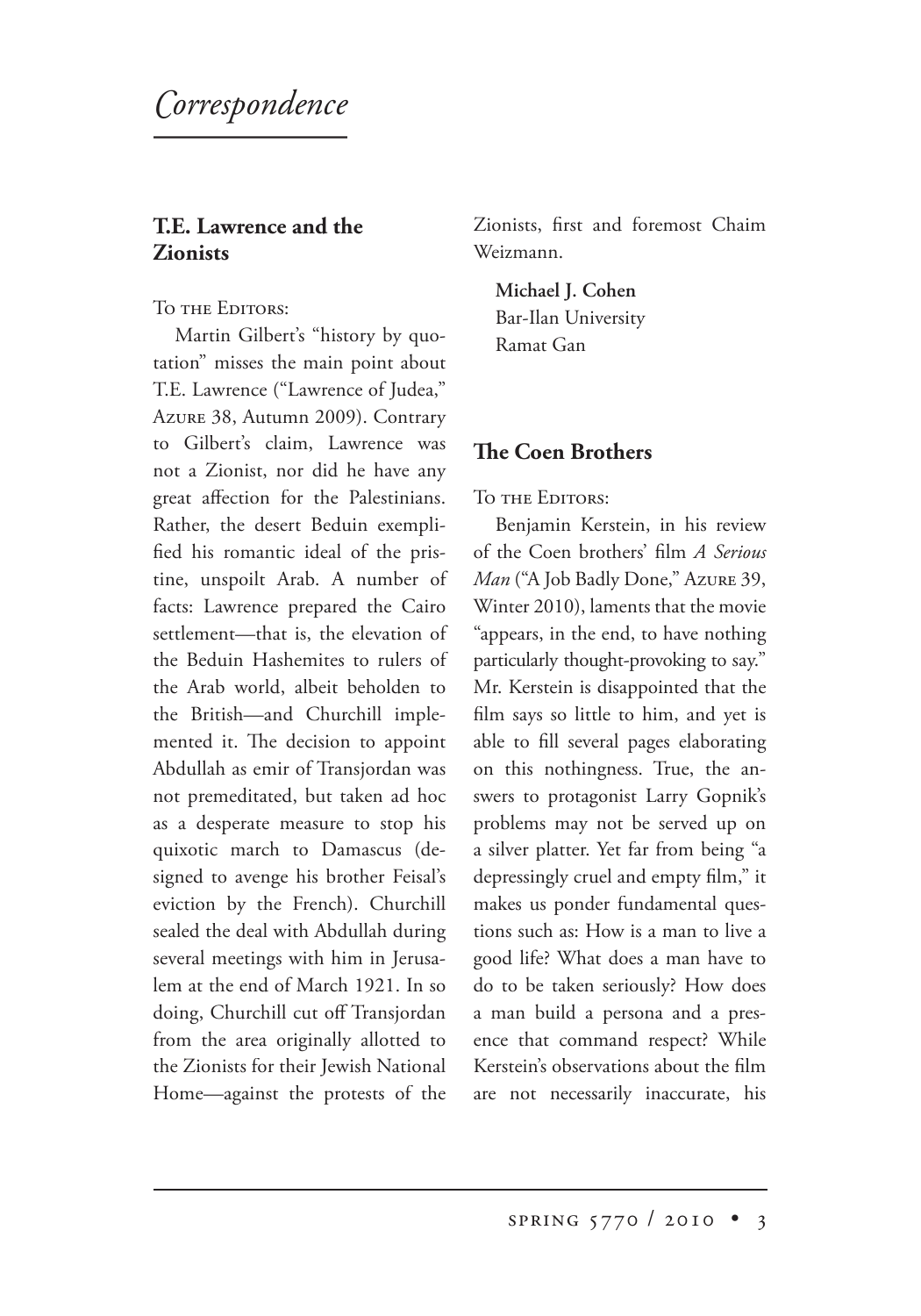conclusions regarding its worth are simply unjust.

We shouldn't be fooled by the Coen brothers' offhand remark that the prologue "has nothing whatsoever to do with the rest of the movie." In fact, the thesis of the film (which is anything but "vague," as Kerstein would have us believe) is encapsulated in the prologue. Everything we need to know is there, in the Yiddish dialogue, the wife's eye-rolling, and the triangle of relations created by Dora (the wife), Velvel (her husband), and Traitle Groshkover (the visitor). Indeed, the Yiddish dialogue itself is far richer than the subtitles reveal. Clearly, this is not the first time that Velvel has let his wife down, and clearly, too, it is his way to write off his failures by belittling her feelings. He, like his counterpart Larry Gopnik, is an ineffective and disappointing husband, and the results are tragic. Later in the film, when Larry is marking physics papers and his wife, Judith, tells him she wants a divorce, Larry, too, must feel as if he has been stabbed in the chest with an ice pick. But what does Larry do? He keeps on marking papers.

The Coen brothers have selected the suburban Minnesota Jewish community of their childhood as the context for their existential questions, but this is not a "vicious satire of Jewish American life," as Kerstein claims. Rather, it is a look at the fallout from North American society's obfuscation of gender roles and the unclear expectations it has of males growing up today.

Say what you want about Gopnik's neighbor, but he has a firm grip on his masculinity and on his role as father to his son. He does not "despise" Gopnik on account of antisemitism. Rather, he despises the way Larry has failed as a father. Indeed, Larry's family is, for most intents and purposes, fatherless. This explains the behavior of his children, who are completely self-absorbed: The daughter steals money for a nose job, the son ends up stoned at his bar mitzva. And their parents? Oblivious. It is interesting that when the father of the Korean student arrives unannounced at the Gopniks' home to give Larry a hard time, it is the neighbor who comes to Larry's aid, asking, "Is this man bothering you?" Manly camaraderie is something beyond Larry Gopnik's ability to either demonstrate or understand. Unfortunately, Kerstein mistakes such camaraderie for "ill temper."

It is easy to criticize the person who acts. But inaction can be just as damaging. Larry's mantra, "I didn't do anything," does not provide a solid foundation on which to build a family. Case in point: Larry allows his brother Arthur to add fuel to the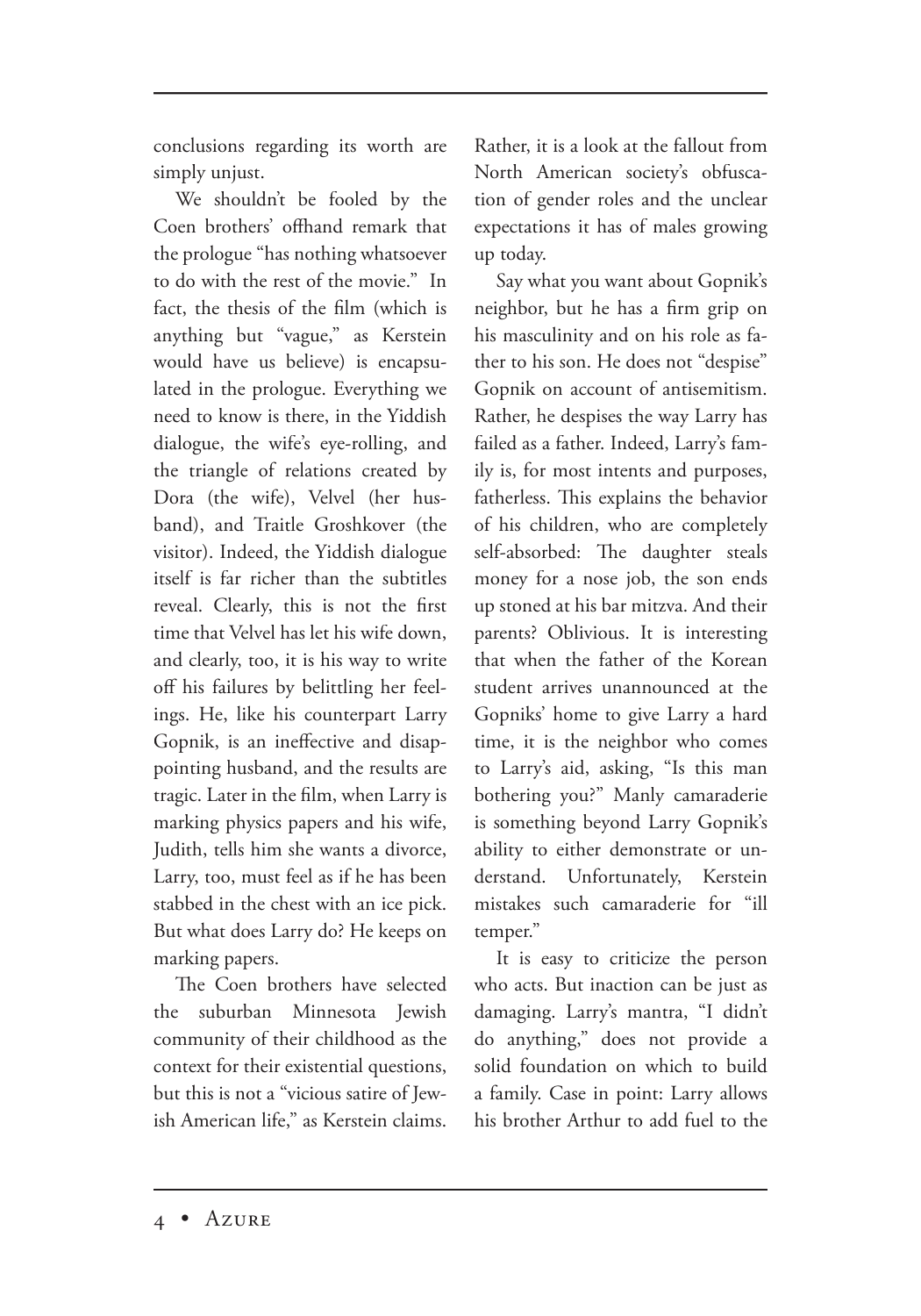family's self-destructive fire. Arthur appears to suffer from schizophrenia, and it is significant that the same soundtrack plays when Arthur appears as when the *dybbuk* enters Dora and Velvel's home. Arthur is in need of assistance: medical, social, financial, and legal. But the Gopnik family is in no position to provide it. That Larry fails to see and act on this fact speaks to his inefficacy.

Far from sudden or inexplicable, then, the implosion of Larry's life is wholly predictable. Life in post-World War II North America was good for everyone, including the Jews. Jobs and opportunities were plentiful. Avail yourself of the abundance, so the thinking went, and a successful family life will follow, without much effort or attention. Larry is the product of these wishy-washy societal expectations in general, and of the ones made of men in particular. He is— Jewishness aside—a passive man, husband, father, brother, and neighbor. He is a caricature. In 1967, Larry is already a loser; in 2010, his life is the end-product of the disastrous attempts to reformulate gender roles so as to strip men of their masculinity.

His wife's lover, by contrast, may be sleazy, but he *is* a serious man. Sy Ableman has a manly presence and manly hobbies, such as golfing. He is a capable man—certainly capable of impressing on Judith that she will have a complete, fulfilled life with him. Sy even writes anonymous letters to the tenure and promotions committee, showing that he can and will act to promote his self-interest. We don't have to like what he does, but no one can accuse Sy of passivity.

If it "seem[s] as if the entire world is conspiring against him, wreaking havoc on his already frayed nerves," it is because Larry can't or won't act, and if he is serious, it is about the wrong things. For example, he comes alive at the blackboard while teaching physics. Larry is serious about physics, and who (as Sari Lennick, who plays Judith, says in the film's commentary) wants to be married to that?

As far as his dealings with Mrs. Samsky, his sunbathing-in-the-nude neighbor, are concerned, Larry is provided with yet another opportunity to put on his little-boy hat and pretend that he has no idea what is going on. He can't even proposition her effectively.

Finally, Larry is wrong to expect any of the three rabbis he approaches to solve his problems. Just as Job had to brace himself "like a man" (Job 38:3), Larry needs to pull himself together. And nothing in his upbringing seems to have provided him with the skills, the wherewithal, or the license to do so. Larry's aggressive impulses seem to come out only in his dreams; awake, he is the Invisible Man. His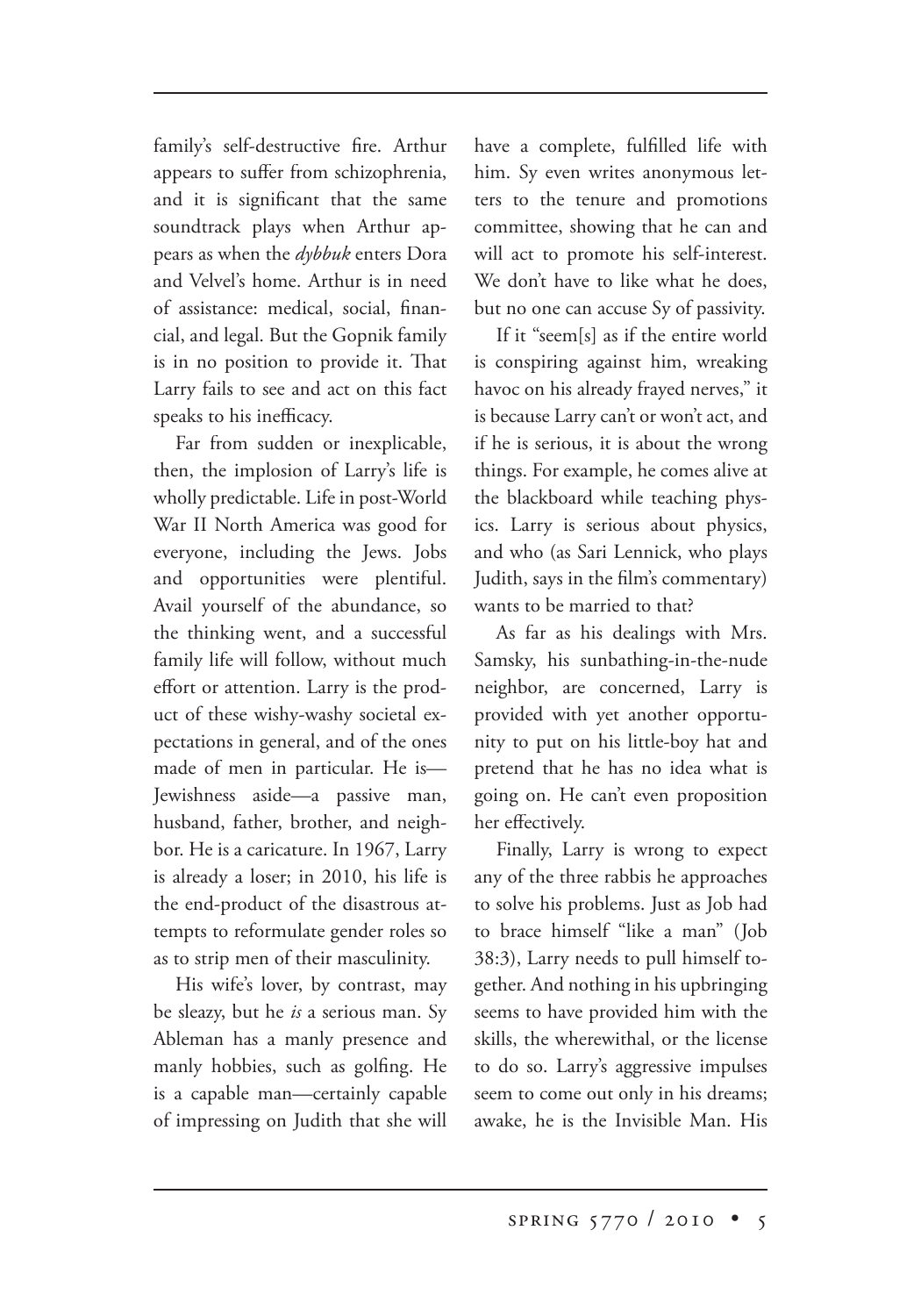own family ignores him at the dinner table, speaking about him as if he weren't there. Larry allows Sy Ableman to enter his home and seduce his wife. He abdicates all control over his life before our incredulous eyes, all without so much as raising his voice. What viewer isn't embarrassed to have witnessed such a meek surrender?

Kerstein is disappointed that Larry's existential problem isn't solved with a tidy speech at the film's end. But the Coen brothers set themselves apart from other filmmakers—in a good way—by refraining from providing the viewer with a trite story line or a trite ending. Why does God make us ask the questions when we are unable to come up with the answers? Because the questions lie at the heart of the human condition. And it is these questions that make *A Serious Man* a seriously good movie.

**Carol McNeil** Hamilton, Ontario

**BENIAMIN KERSTEIN RESPONDS:** 

I thank Carol McNeil for her thoughtful and impassioned response to my review of *A Serious Man*. I regret, however, that I cannot agree with most of what she has to say. I think, in fact, that McNeil is imposing her own concerns and values onto a film that by and large does not contain them. Her ability to do this, and the ease with which she has done so, would appear to bear out my assertion that *A Serious Man* is essentially an empty film, upon which the viewer can impose whatever interpretation he wishes.

We see this in the very beginning of McNeil's letter, in which she seems to find great relevance and significance in the film's prologue, *despite* the filmmakers' own assertion that it is completely meaningless. Moreover, she asserts that the Yiddish dialogue is "far richer than the subtitles reveal." This may well be the case, but given that very few theatergoers today understand Yiddish, the overwhelming majority of viewers—myself included—would never know it. If the Coens had intended this sequence to be anything more than an elaborate pantomime, surely they would not have engaged in such deliberate obscurantism.

McNeil does make a fascinating point about the "obfuscation of gender roles and the unclear expectations [society] has for males" in North America. I hope someday to see a film on that subject, which is a very important and pressing one, but *A Serious Man* is not that film. In fact, I do not think the movie makes any general point about North American life, mainly because it is impossible to separate it from the Jewish milieu in which it is set. To the extent that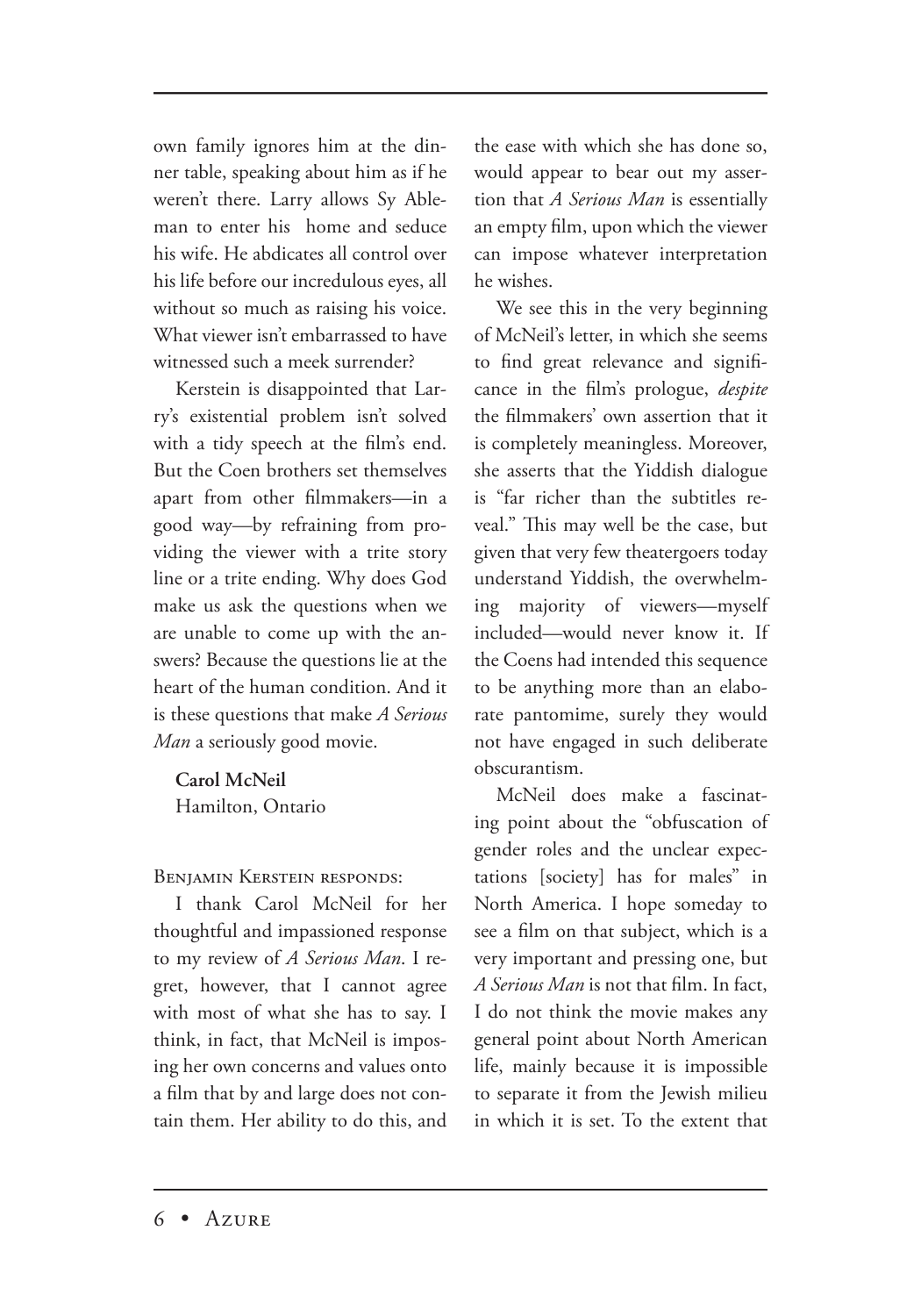the non-Jewish world appears at all in the film, it is as something alien, threatening, and often simply inexplicable. It seems to me that any attempt to remove the film from the closed, minority world it depicts is doomed to failure.

It is true, however, that the film does deal with the issues of masculinity and its discontents, albeit in a Jewish context*.* As I pointed out in my review, the portrayal of Larry Gopnik, while unrelentingly cruel, nonetheless scores some legitimate satirical points against a certain type of American Jewish masculinity, or lack thereof. I must confess, however, that I disagree completely with McNeil's conclusions on this subject. She seems to feel that because Larry is a passive, uncomplaining, ineffective man, he essentially deserves all the horrible things that happen to him, and characters such as his adulterous wife and the duplicitous friend who steals her away cannot be blamed for their treatment of him.

This is a point of view that I can only describe as somewhat disturbing. Larry's wife may be bored and discontented, but this does not justify the callousness with which she demands that Larry end their marriage. His friend Sy Ableman may be a man of action who takes what he wants, but this does not give him the right to covet another man's wife and destroy his family. Moreover, I do not think that Larry is nearly as useless a person as McNeil portrays him to be. He does not seem to be neglectful of his children or his brother, and while he may not know precisely how to help them, he certainly wants to. In the same way, his estrangement from his wife seems to be less a product of his indifference than the result of her already having an affair with another man.

As for the rhetorical question of who wants to be married to a man who is "serious about physics," this strikes me as an anti-intellectual cliché that not only denigrates the life of the mind—without which we would all still be languishing in the Dark Ages—but simply ignores historical fact. The recently revealed extent of Einstein's success with women, to give only one example, would seem to demonstrate that a great many women find brains just as attractive as brawn. Larry's wife may not be one of them, but if this is the case, the problems in their marriage would be the result of a bad match, not the exclusive fault of her husband's.

It may be that Larry is wishywashy and effeminate in some ways. But he is also a kind, intelligent, and compassionate person who wants to do the right thing whenever possible. This is also, I think, a kind of action and a kind of manhood. The "manliness" McNeil proposes in its place is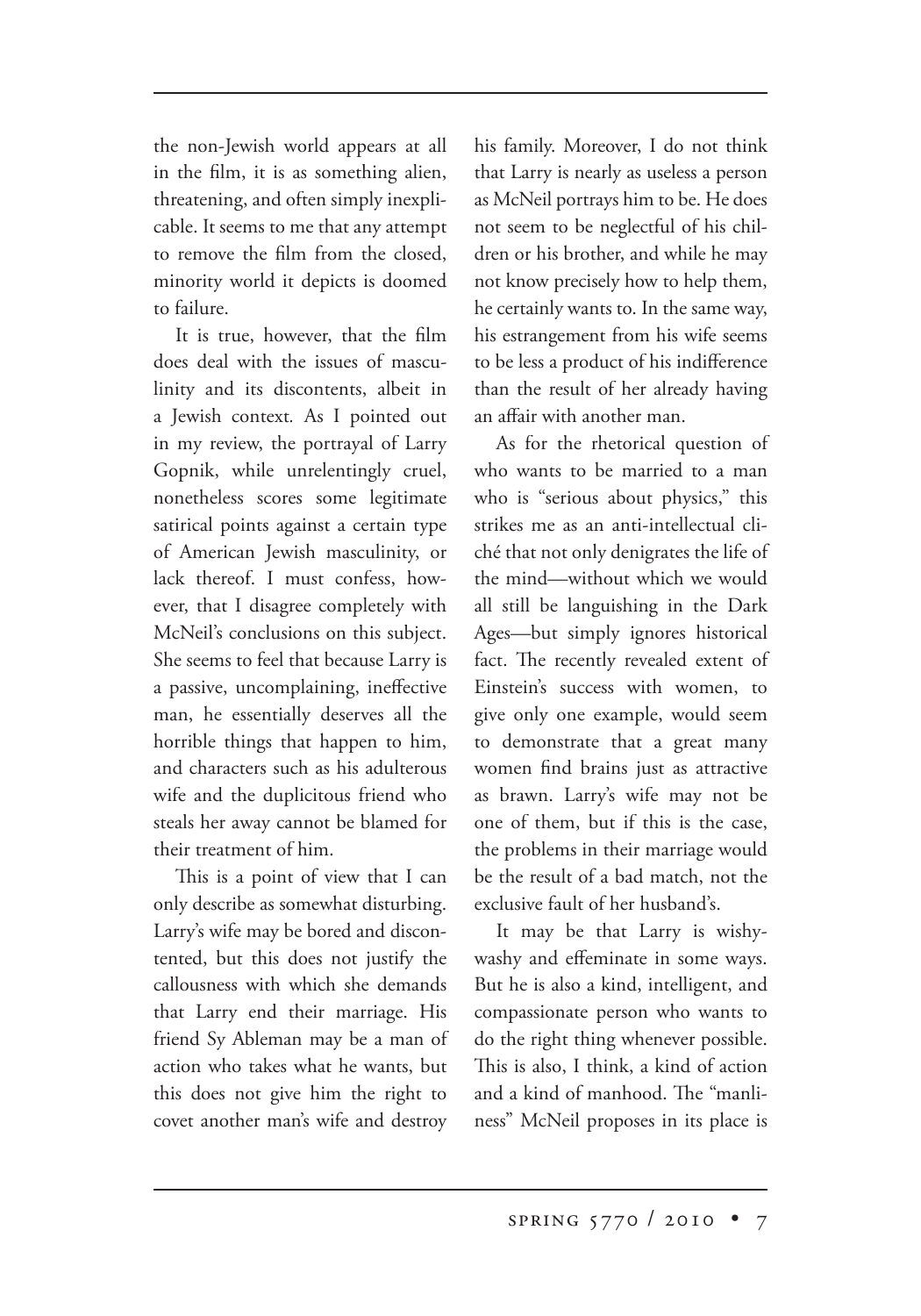a caricature and, I fear, a dangerous one. She seems, on this point at least, to subscribe to a quasi-Darwinian "might makes right" brand of morality, the repercussions of which are not pleasant to contemplate. Unfortunately, it also seems to be one to which the Coens themselves subscribe, and the ruthless cruelties they inflict upon Larry throughout the film seem to be more of a punishment for his good characteristics than a result of his shortcomings.

This is why I must disagree with McNeil's final point, in which she claims that my disappointment with the film stems from my desire for it to end with a neat solution to Larry's dilemma. "Why does God make us ask the questions when we are unable to come up with the answers?" she writes. "Because the questions lie at the heart of the human condition. And it is these questions that make *A Serious Man* a seriously good movie." Indeed it would, if the film did in fact pose this question. McNeil may well struggle with it, but *A Serious Man* does not. Indeed, as far as I can discern, the film poses no questions at all. Instead, it presents a kind of emotional pornography, the degrading and degraded spectacle of the slow evisceration of Larry Gopnik.

What bothered me most about the film's conclusion, however, was not its lack of an explanatory speech or some kind of pat solution to Larry's problems. A film need not end in such a didactic fashion in order to be taken seriously. The great Japanese director Akira Kurosawa, for example, ended his film *Ran*, an epic reimagining of *King Lear*, with nothing more than a shot of a blind man standing at the edge of a precipice, framed by the setting sun. Without words, without questions or answers, Kurosawa encapsulated a two-and-a-half-hour meditation on old age, war, family, betrayal, and man's inhumanity to man into a single image that is both an allegory and a lamentation for the entire human condition. *A Serious Man* contains nothing of this sort. It simply presents its cruelties, has a good laugh, and then ends. The ease with which viewers like McNeil can and do see what they want to see in this film testifies not, I think, to the profundity of such an endeavor, but rather to its overwhelming poverty.

## **Israel's Foreign-Relations Problem**

TO THE EDITORS:

To be sure, the behavior Marla Braverman describes in "A State in Need of a Spine" (Azure 39, Winter 2010) reflects misapplied international relations—the "war without."